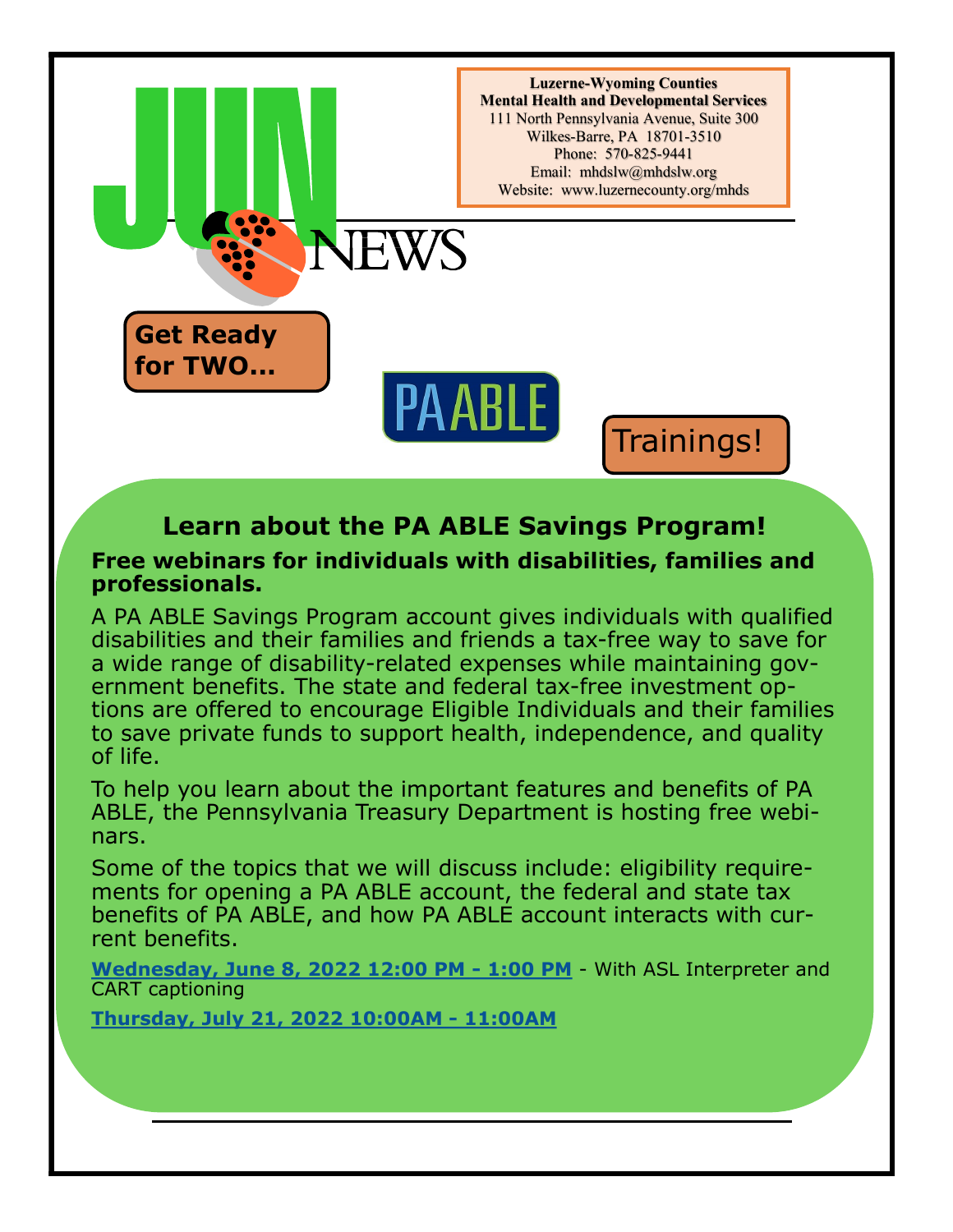

Looking for some resources and family fun?

Meet us and other groups to learn more about autism services in the area at Knoebels Amusement park (Elysburg, Pa), an Autism Certified Destination!

June 5, 2022

 $11-4$  pm

**Pavillion V** 

For more information visit:

[Knoebels Events](https://www.knoebels.com/events/knoebels-amusement-park/autism-awareness-day)